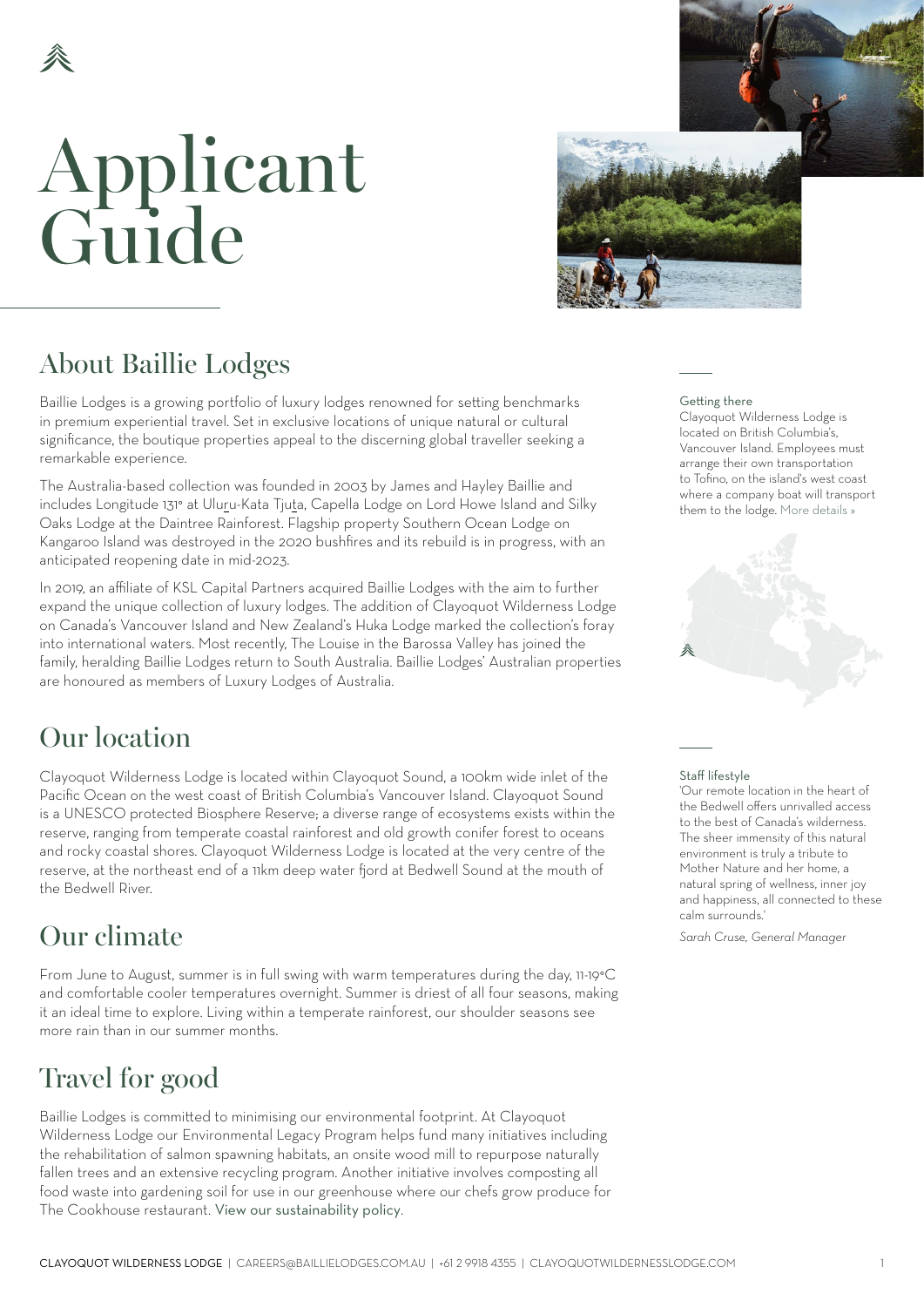## Working with us



### Our environment

Twenty-five guest tents are dotted along the sound and among the valley's towering forests, each offering end-of-the-bed views to the coastal wilderness. Centrally located within the lodge grounds is the guest precinct with restaurant and bar, activities hub and entertainment zone called The Outpost. When not out exploring the wilderness, guests may be dining at The Cookhouse restaurant, enjoying a treatment at the Healing Grounds Spa, or relaxing with a drink at The Ivanhoe bar.

### Our team

Our season runs from May to September each year. The team is relatively small, though multi-national and diverse in age and life stage. We employ staff in the departments of Food & Beverage, Housekeeping, Experiences, Maintenance, Spa, Guest Services and Administration; however, it is team effort that makes the Lodge operate effectively. Each of these departments are integral to the operation, and through the spirit of cooperation we create opportunities to develop new skills in areas you may not have previously worked in.

### Our culture

Attention to detail is evident throughout the Baillie Lodges guest experience, from operational processes through to design and the broad product offering and is core to the overarching culture and values. Baillie Lodges' commitment to product excellence and reinvestment is evident in the significant lodge refurbishments and routine maintenance closures at each property to ensure that they remain at their world-class standard.

Detailed process systems ensure Baillie Lodges delivers comprehensive, on-the-job training for the team and ultimately guarantees an exceptional guest experience every time. Working at a Baillie Lodges property offers a chance to really work as part of a collegiate team, where departments work together to deliver an exceptional and personal guest experience and learning across departments is encouraged.

#### Our guests

Clayoquot's target market is predominantly discerning guests seeking an exclusive Canadian wilderness experience. Guests stay for either three, four or seven nights and the lodge welcomes children six years and over. The lodge operates from mid May through September with peak season being July and August.

#### Staff discounts

Staff are entitled to a number of concessions including spa treatments and products and purchases from the lodge boutique.

Accommodation discounts After six months of service, your immediate family can visit Capella Lodge, Huka Lodge, Silky Oaks Lodge and The Louise for the discounted rate of \$300pppn and Clayoquot Wilderness Lodge and Longitude 131° for \$400pppn. Rates are subject to availability and conditions apply. Advance reservations are essential and must be approved by the Lodge Manager.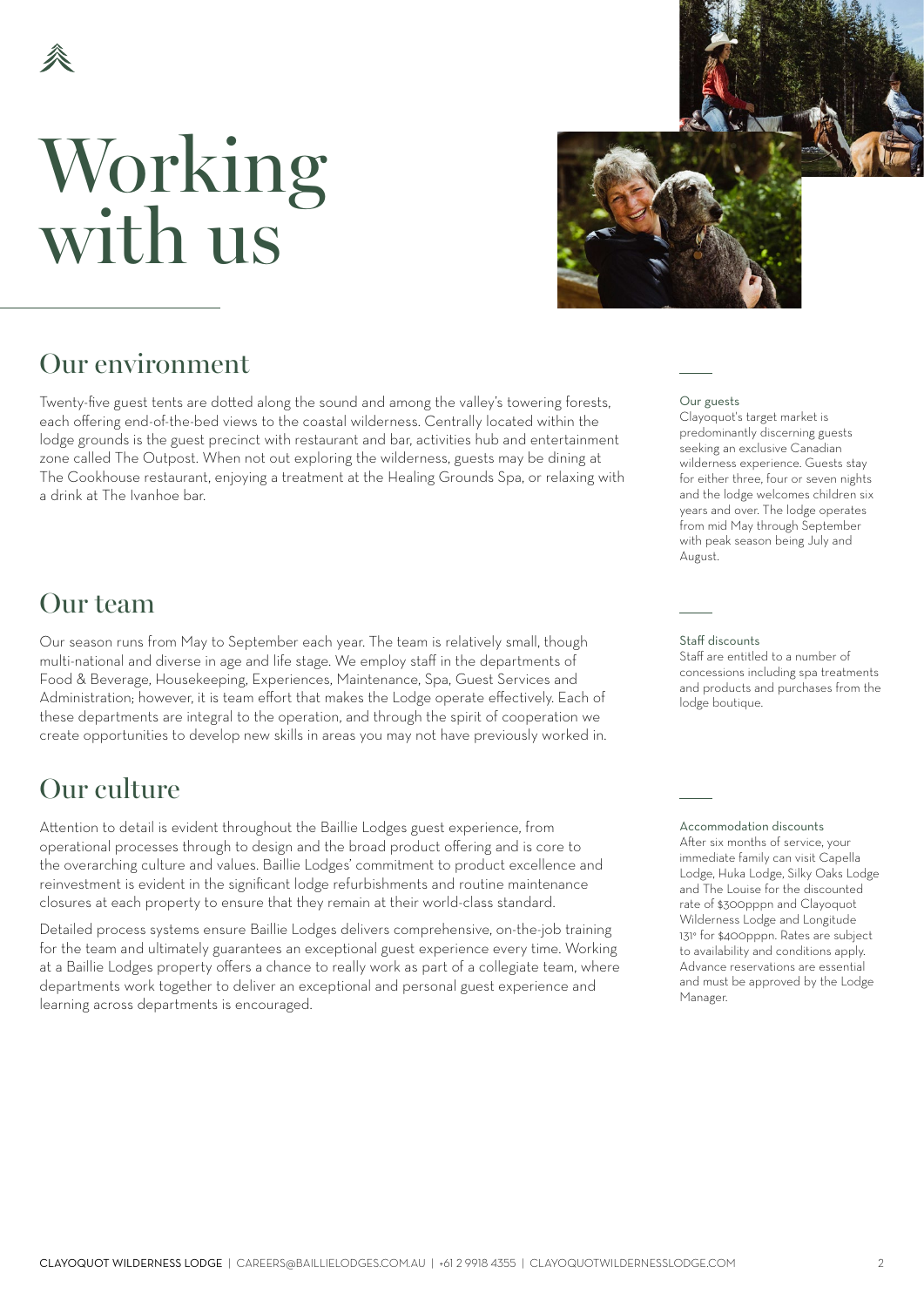# What's provided



### Accommodation

All employees of Clayoquot Wilderness Lodge live at the staff village on property. A range of staff accommodation is available with all linens and bedding provided. Our staff village is located 2km from the main guest area and we provide daily shuttles to and from staff village morning, noon, and evening. We highly recommend you bring your own bike for ease of transportation.

## Meals

Staff meals are provided at Clayoquot Wilderness Lodge for the entirety of your contract. Our staff cookhouse, The Fedwell, provides buffet style meals for breakfast, lunch and dinner. Staff accommodations do not provide cooking facilities.

### Uniforms

Uniform shirts are provided for staff at Clayoquot Wilderness Lodge, a deposit will be deducted from your first paycheque and returned at the end of your employment, subject to the return of your uniform. Arcteryx Atom LT Hooded Jackets and Anian Melton shirts are available to purchase at cost price as part of your uniform (note that these are free of logos and are yours to keep – all other provided uniform items must be returned). Your manager will advise you what to bring specific for your role.

### Communications

It is important to note that there is no cell service at Clayoquot Wilderness Lodge. Apps like Google Hangouts, What's App, Facetime, Facebook Messenger, Snapchat or similar are the best way to keep in touch with your family and friends so download your preferred social platforms before you arrive. We provide our staff with access to the lodge's free Wi-Fi.

### Please note

You will be required to provide or purchase your own footwear – the type and style required varies by department.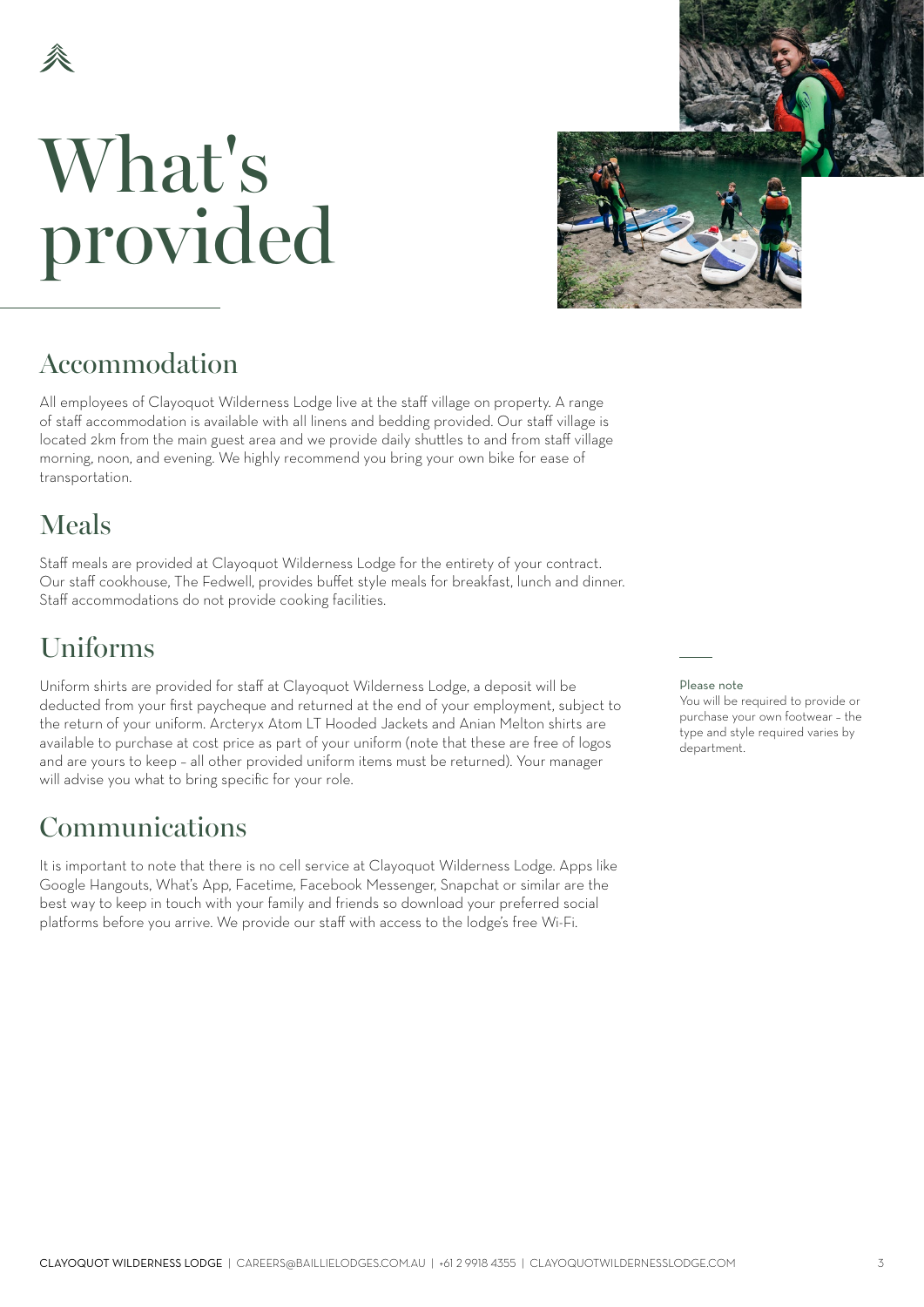## What's nearby



### Staff lifestyle

Joining the Clayoquot Wilderness Lodge family is a life-changing opportunity to work hard and play hard in a remote and stunning natural environment alongside like-minded and motivated teammates. Being part of the 'Clayoquot family' is a reward in itself, and a fun lifestyle with the team in the ruggedly beautiful Bedwell Valley is just part of the appeal.

### Lodge activities

Our 600-acre property offers a stunning natural playground for adventure seekers. Trail networks criss-cross the entire valley which can be explored on your down time. We also have a staff pond, natural rock-climbing wall, pool table, ping pong, foosball, and communal fire pit to enjoy at your leisure.

## Exploring beyond the lodge

Vancouver Island has countless tourist attractions to explore during your down time. The closest town to Clayoquot Wilderness Lodge is Tofino, the self-proclaimed surf capital of Canada. Tofino has many surf beaches that provide consistent and quality waves for all skill levels. It is also an extremely popular tourist destination with countless restaurants and shops to enjoy. Tourism operators are abundant for whale watching, bear watching, sea kayaking and fishing. If Tofino feels too busy, just head a little farther on the highway to neighbouring Ucluelet home to the Wild Pacific Walking Trail.

### Local shops & services

The town of [Tofino](https://tourismtofino.com/) is home to approximately 2,000 people, and therefore has an extensive array of facilities available including a hospital and medical centre. If you ever need to visit a health care professional talk to your manager and we can provide a boat transfer to Tofino. Beyond the essentials there are also many tourism operators and surf shops where you can rent bikes, surf boards and wetsuits.

If you plan on spending your weekend in town there is no shortage of accommodation options ranging from luxury hotels, motels, Airbnb, hostels, and campsites (book ahead whenever possible as Tofino is one of the most popular tourist destinations in Canada). Wildlife

Clayoquot Sound's protected ecosystem comprising temperate rainforest, lakes, rivers and alpine peaks provides habitats for a vast array of species, many of which are endangered or rare. Species include orca, humpback whales, sea otters, bald eagles, wolves, black bears and cougars.

Local facilities

There are numerous restaurants, hars, and coffee shops to visit as well as the essentials. Tofino has a grocery store, liquor store, bank, post office, hardware store, hairdressers, brewery, distillery, farmers market, mechanic, police station, hospital, medical clinic, pharmacy and more.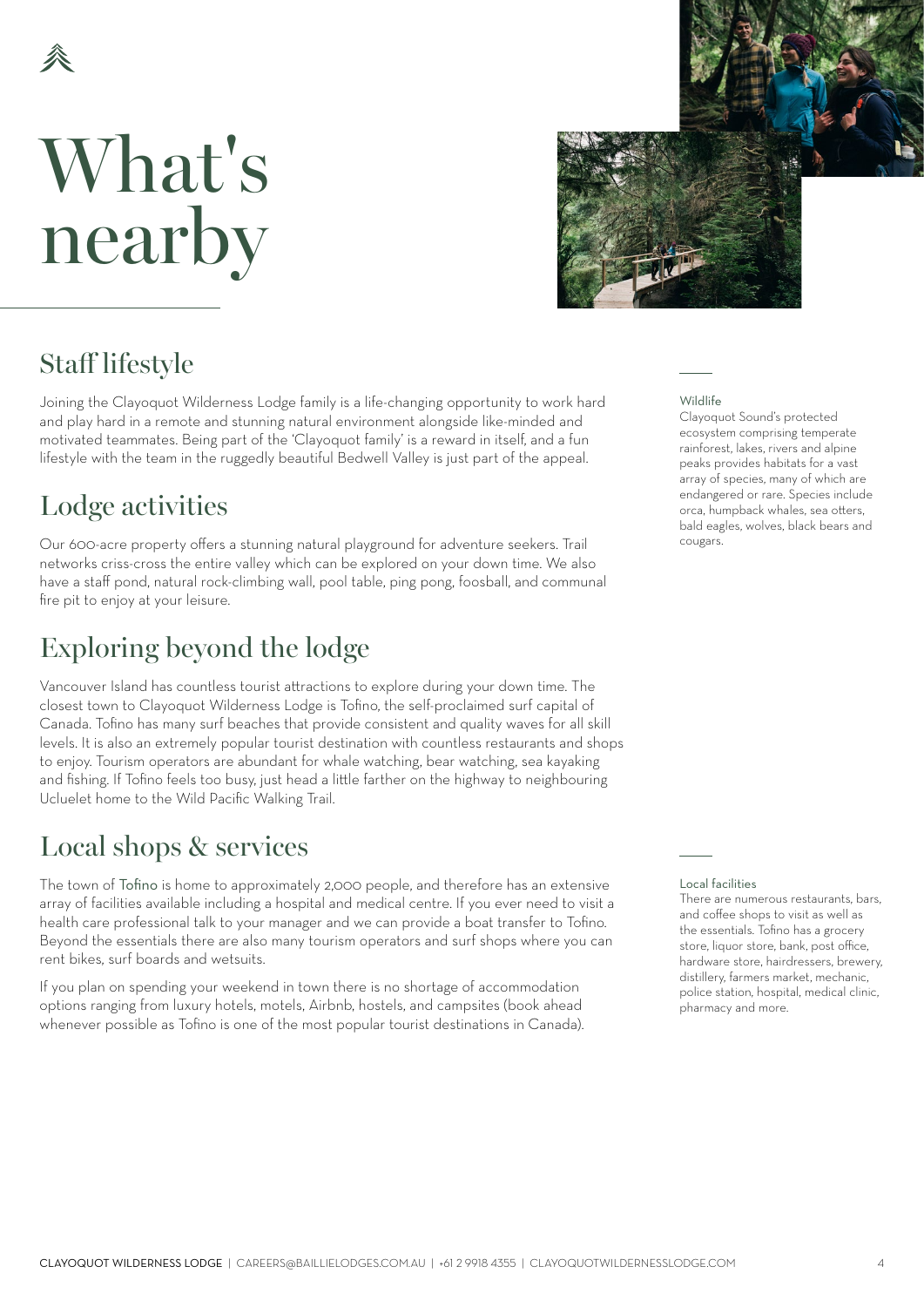# <span id="page-4-0"></span>How to get there



member.

## Travelling by plane

You can fly into Tofino's Long Beach Airport with [Pacific Coastal Airlines.](https://book.pacificcoastal.com/) At the airport, you will be greeted by a staff member and transferred to the Method Marine dock, where a boat will transfer you to Clayoquot Wilderness Lodge.

### Travelling by bus

There are daily buses to Tofino from Victoria, Nanaimo, and Vancouver. Please check the timetable [here](https://viconnector.com/). The bus depot is located a five-minute walk from Method Marine boat dock so if you need assistance with your luggage, we can pick you up.

## Driving

Clayoquot Wilderness Lodge is only accessible by boat or seaplane, so you will need to leave your parked car in a designated area in Tofino. Car parks are limited, therefore you must arrange this prior to your arrival to Tofino. To do so, please provide us with your licence plate number, make, model and colour of your car.

## What to bring

Your favourite snacks and beverages, toiletries, books, games, headlamp, alarm clock, mobile phone/tablet/laptop, medication if required, suitable spring and summer clothes and footwear including socks, gloves, cap/hat, swimwear, rain jacket and pants, gumboots, sunscreen, bug spray, bike, recreational items as required and a sense of adventure! There is also a Facebook group for Tofino residents wishing to buy, sell or swap goods.

Please note Flights are not provided as part of the onboarding process and need to be arranged by the arriving team

Postal & Contact Information *Your name* Clayoquot Wilderness Lodge PO Box 130 Tofino, BC V0R 2Z0

Phone +1 778 909 7036

### Useful links

[clayoquotwildernesslodge.com](http://clayoquotwildernesslodge.com) [baillielodges.com.au](http://baillielodges.com.au) [tourismtofino.com](http://tourismtofino.com) [pacificcoastal.com](https://www.pacificcoastal.com/) [viconnector.com](http://viconnector.com)